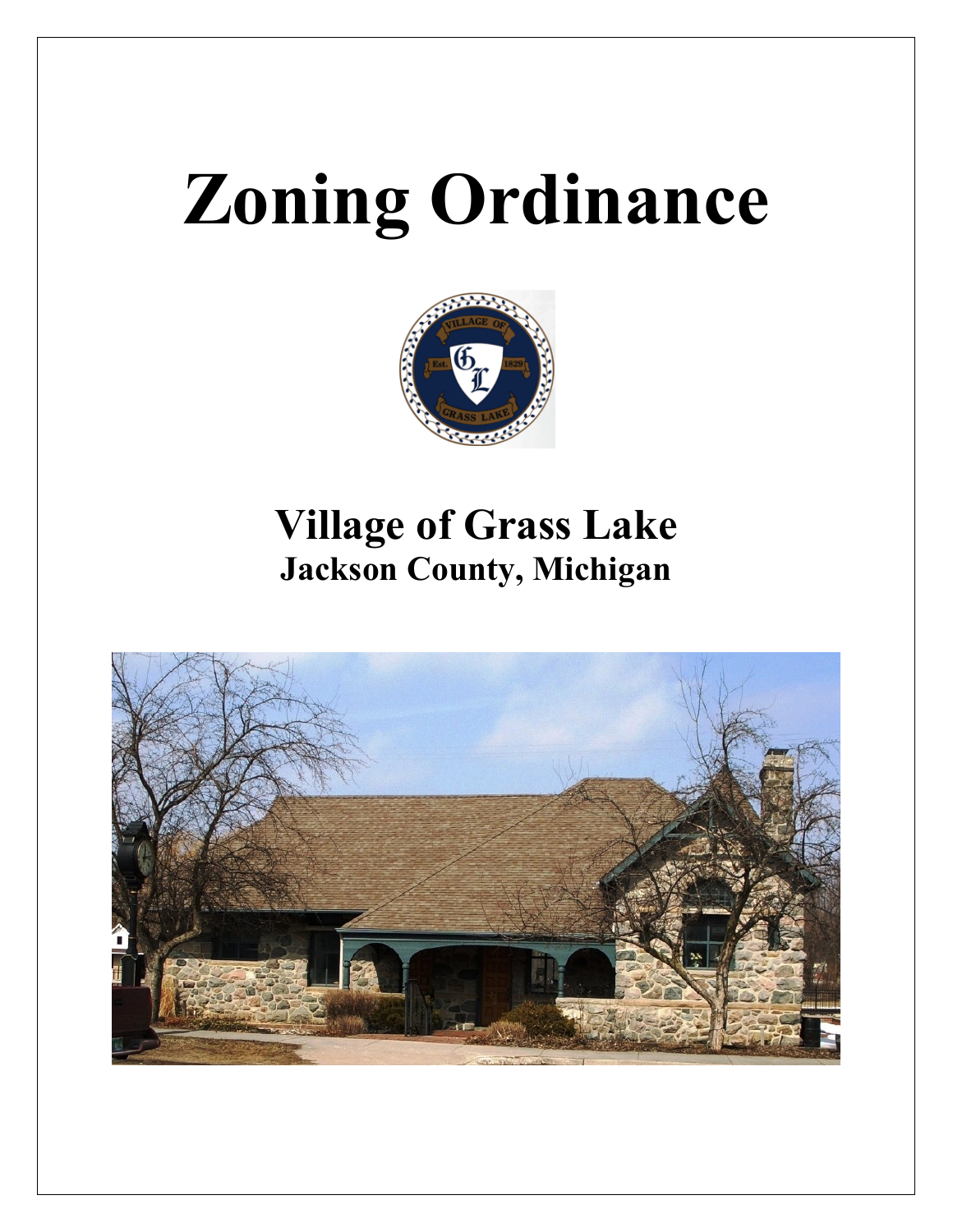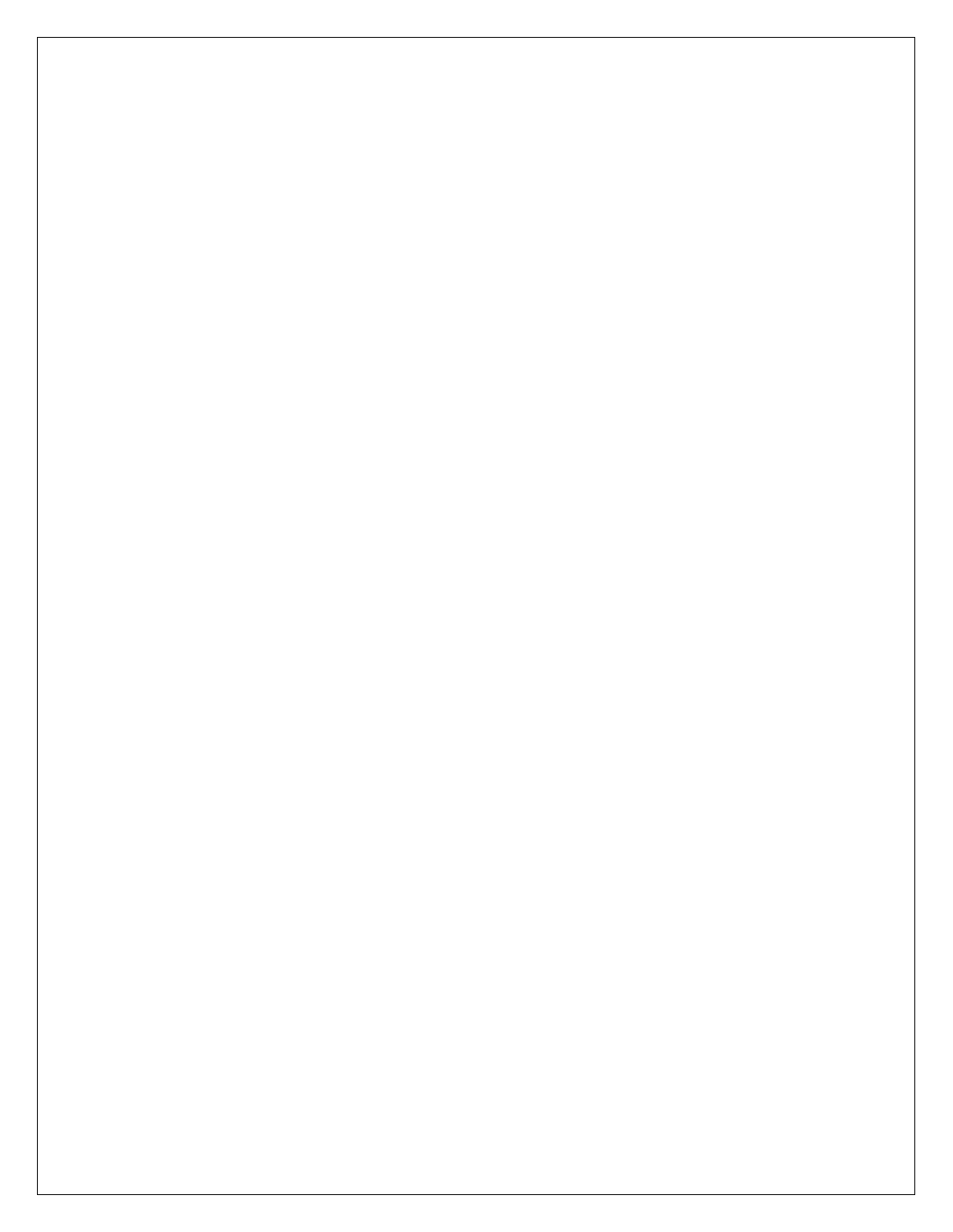#### **TABLE OF CONTENTS**

### ARTICLE 1 ENACTING CLAUSE, TITLE, AND PURPOSES

| <b>ARTICLE 2 GENERAL PROVISIONS</b>                          |  |
|--------------------------------------------------------------|--|
|                                                              |  |
|                                                              |  |
| <b>ARTICLE 3 NON-CONFORMITIES</b>                            |  |
|                                                              |  |
|                                                              |  |
|                                                              |  |
|                                                              |  |
|                                                              |  |
|                                                              |  |
|                                                              |  |
| <b>ARTICLE 4 ZONING DISTRICTS AND MAPPING INTERPRETATION</b> |  |
|                                                              |  |
|                                                              |  |
|                                                              |  |
|                                                              |  |
|                                                              |  |
|                                                              |  |
|                                                              |  |
|                                                              |  |
|                                                              |  |
|                                                              |  |
|                                                              |  |
|                                                              |  |
|                                                              |  |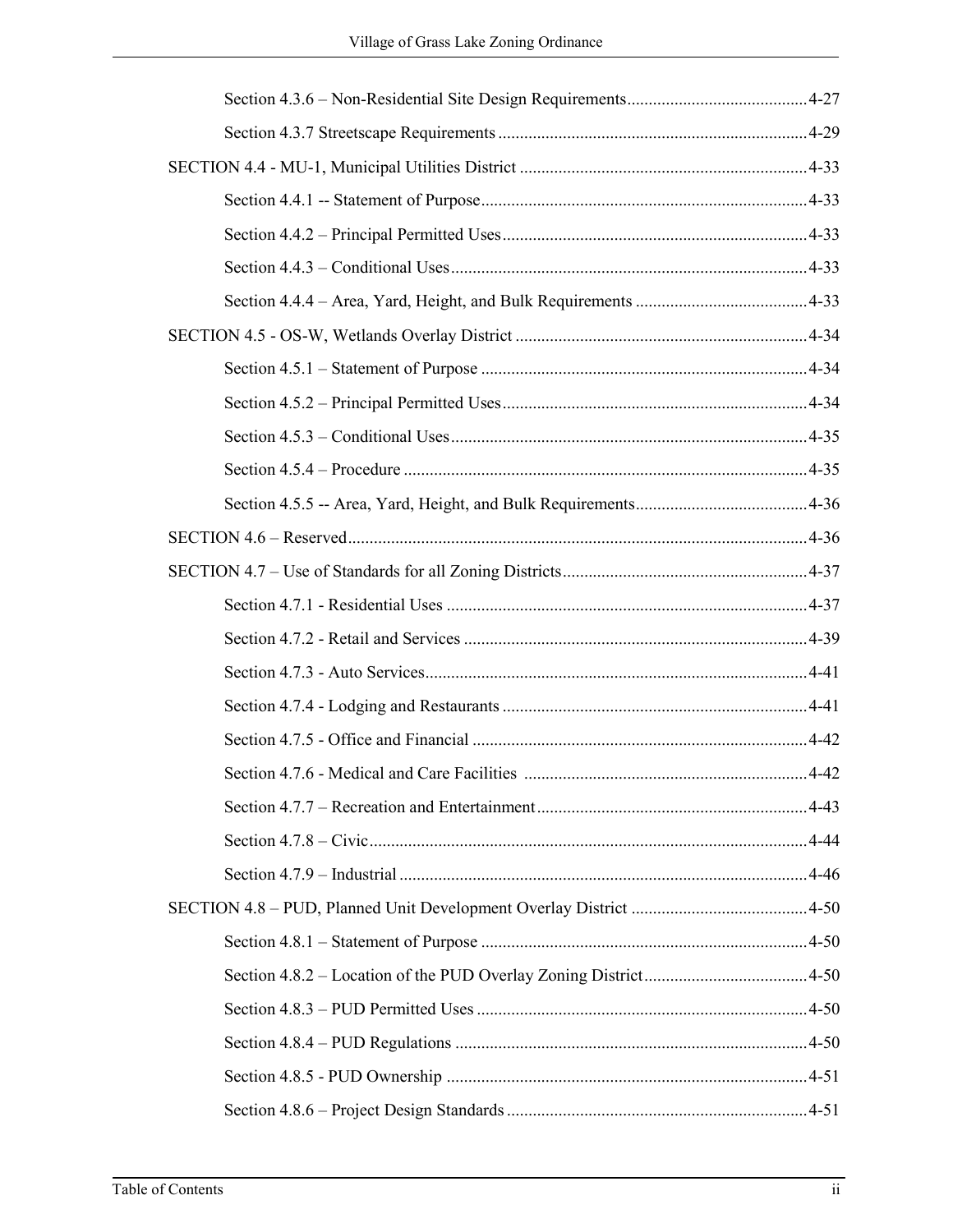| <b>ARTICLE 5 SUPPLEMENT REGULATIONS</b>                                    |  |
|----------------------------------------------------------------------------|--|
|                                                                            |  |
|                                                                            |  |
| Section 5.2.1 Buildings, Structures, and Uses Requiring Site Plan 5-1      |  |
|                                                                            |  |
|                                                                            |  |
|                                                                            |  |
|                                                                            |  |
|                                                                            |  |
|                                                                            |  |
|                                                                            |  |
|                                                                            |  |
|                                                                            |  |
|                                                                            |  |
|                                                                            |  |
| Section 5.3.3 Data, Exhibits, and Information Required in Application 5-7  |  |
|                                                                            |  |
| Section 5.3.5 Required Standards and Findings for Making Determinations5-7 |  |
|                                                                            |  |
|                                                                            |  |
|                                                                            |  |
|                                                                            |  |
|                                                                            |  |
| Section 5.4.2 Location of Off-Street Parking Areas                         |  |
|                                                                            |  |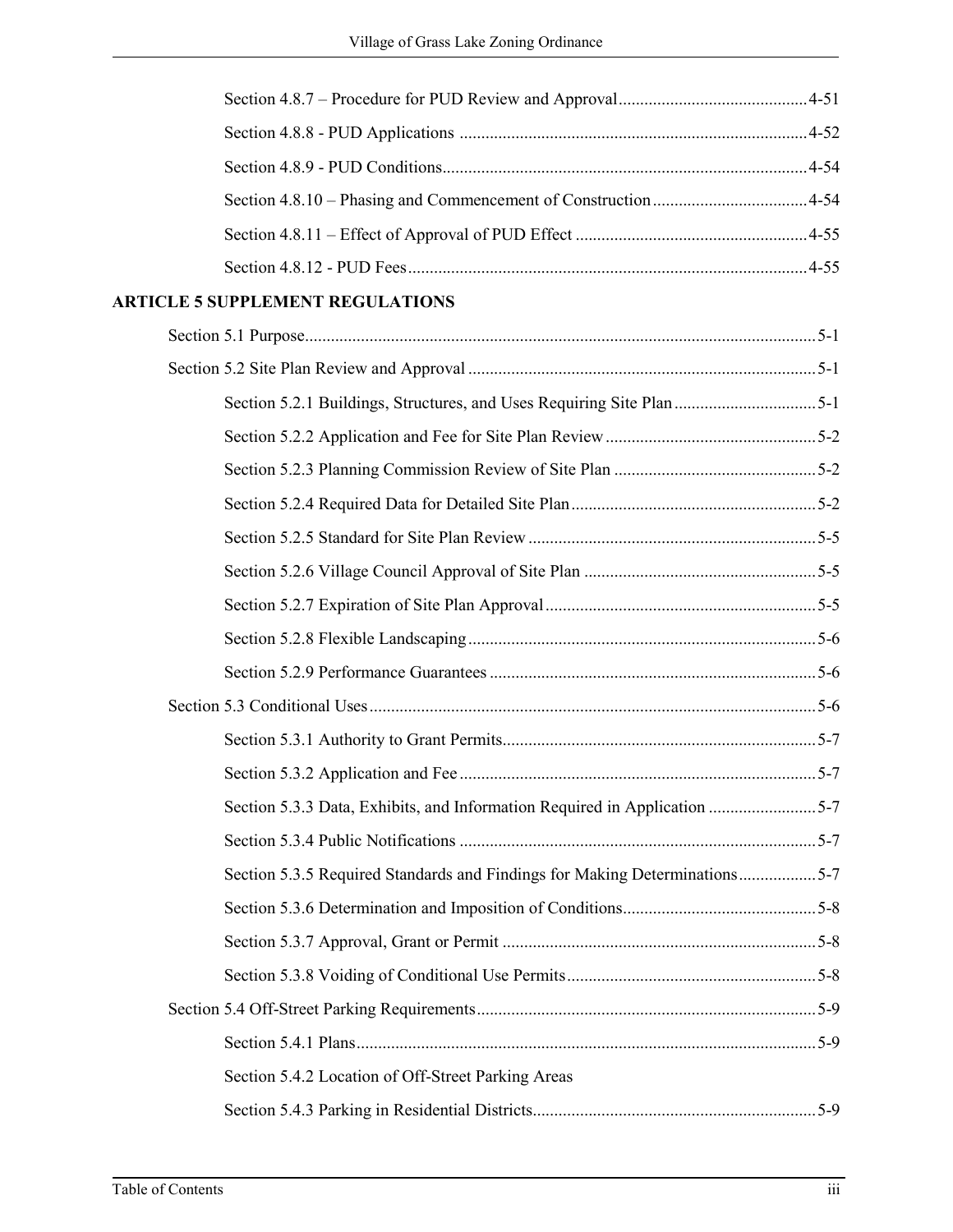| Section 5.4.9 Off-Street Parking Requirements in Central Business District5-12    |  |
|-----------------------------------------------------------------------------------|--|
|                                                                                   |  |
|                                                                                   |  |
|                                                                                   |  |
|                                                                                   |  |
|                                                                                   |  |
|                                                                                   |  |
|                                                                                   |  |
|                                                                                   |  |
|                                                                                   |  |
|                                                                                   |  |
|                                                                                   |  |
|                                                                                   |  |
|                                                                                   |  |
|                                                                                   |  |
|                                                                                   |  |
|                                                                                   |  |
| Section 5.15.3 Permitted On-Site Signs in R-1, R-2, RM-1, and OS-1 Districts 5-18 |  |
| Section 5.15.4 Signs Permitted in Commercial and Industrial Districts5-19         |  |
|                                                                                   |  |
|                                                                                   |  |
|                                                                                   |  |
|                                                                                   |  |
|                                                                                   |  |
|                                                                                   |  |
|                                                                                   |  |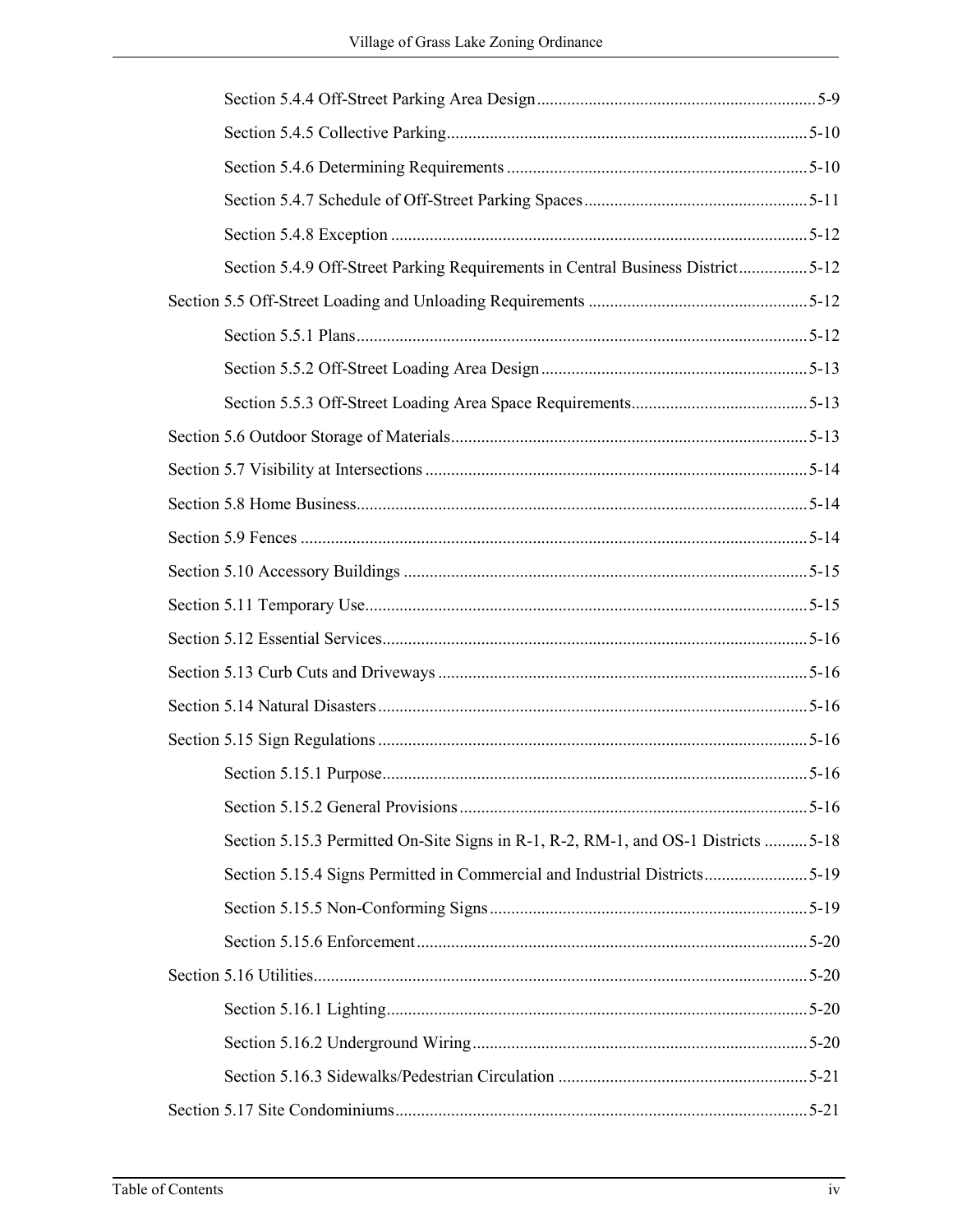| Section 5.17.4 Condominium Subdivision Approval - Additional Regulations 5-24 |  |
|-------------------------------------------------------------------------------|--|
|                                                                               |  |
| <b>ARTICLE 6 ADMINISTRATION OF THE ORDINANCE</b>                              |  |
|                                                                               |  |
|                                                                               |  |
|                                                                               |  |
|                                                                               |  |
|                                                                               |  |
|                                                                               |  |
|                                                                               |  |
|                                                                               |  |
|                                                                               |  |
|                                                                               |  |
|                                                                               |  |
|                                                                               |  |
| <b>ARTICLE 7 BOARD OF APPEALS</b>                                             |  |
|                                                                               |  |
|                                                                               |  |
|                                                                               |  |
|                                                                               |  |
|                                                                               |  |
|                                                                               |  |
|                                                                               |  |
|                                                                               |  |
|                                                                               |  |
|                                                                               |  |
|                                                                               |  |
|                                                                               |  |